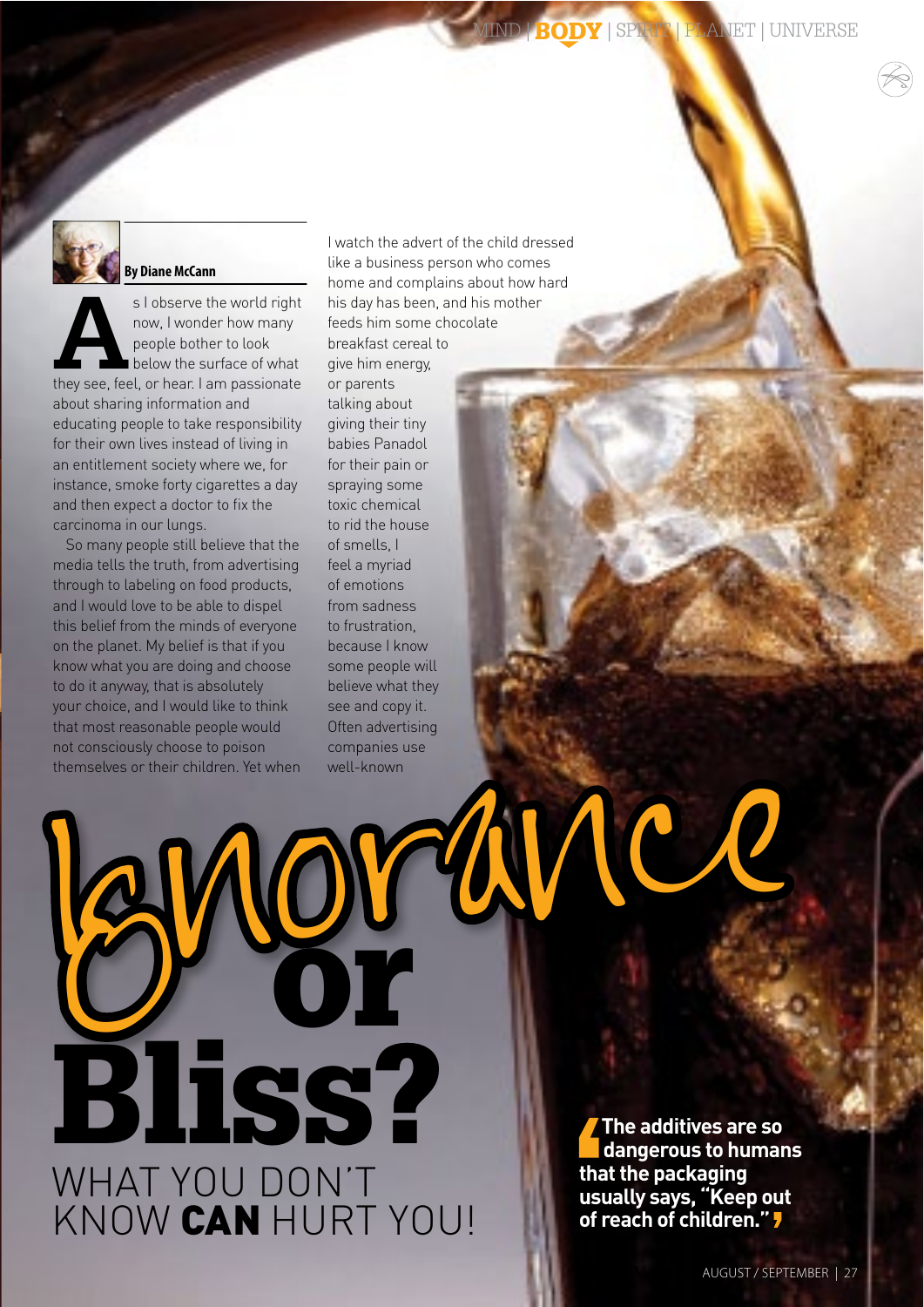"stars," and for some reason, we look up to them and trust them. Silly us!

I could probably write an entire magazine about my studies in health, but I will keep my list small so as not to overwhelm you. Do you know that Aspartame (950) is being replaced by an even more deadly product called Neotame, and that these products have insidiously found their way into food, and we don't even know we are consuming them? Both are neurotoxins. Surgeons operating on Aspartame brain tumors often notice a white plastic ring being formed throughout those afflicted brains! Even Monsanto's own research revealed adverse reactions, and it is said the studies on humans lasted for . . . one whole day!

Seventy-eight percent of all

complaints to the Food and Drug

Administration, according to the Aspartame Consumer Safety Network, concern adverse reactions to Aspartame – the artificial sweetener marketed under the names NutraSweet, Equal, and Spoonful, among others. Products containing Aspartame are many; here are just a few: Diet Coke, Coke Zero, Diet Pepsi, Pepsi Max, Lucozade Sport, Ribena Really Light, all Wrigley Extra chewing gums, Cadbury's Highlights, most Weight Watchers products, some Healtheries Vitamins, Berocca, Children's Panadol and Neurofen, Gaviscon, Lemsip, Metamucil, and many diabetes products. Essentially anything that says *sugar-free* or *diet*  contains Aspartame 950, and the list goes on. For more information go to www.dorway.com. It is heartbreaking to me to watch parents giving their kids diet drinks, not even realizing they are poisoning their own children.

Get the video *Sweet Misery*. Find out the truth for yourself.

Do you know how a product gets a heart foundation tick of approval? They pay for it, of course. Reputedly, McDonalds paid \$330,000 for theirs.

Do you know that toothpaste contains an incredible array of dangerous toxins and chemicals? Sodium fluoride, FD&C Blue dye #1 and #2, SLS, and hydrated silica are among them. The additives are so dangerous to humans that the packaging usually says, "Keep out of reach of children." Ever watch a child with toothpaste? They just about eat it.

Do you know how many additives and preservatives are in most packaged foods? Here are a few of the staggering numbers: Kraft Singles Cheese Slice 6, Nestles Diet Yoghurt 11, Tim Tam 12, Chocolate Milk 3. Do you know how many are listed as carcinogenic?

As of 2010, over 232 chemicals have been found in the umbilical cord blood of newborn babies, and the numbers are rising. Then we wonder why childhood cancers are increasing as never before.

Do you know that you are probably eating GE foods and that as far back as 1996 it was known that GE soybeans had 200 times the allowable level of the herbicide Roundup in them?

Do you know that microwaves have been banned in Russia since the 70s and that using them actually destroys the enzymes in the food (which is why we eat the food in the first place, for the health it gives us)?

Do you know much of a child's brain is affected by mobile phone use? More than three-quarters of the brain according to scans. Children under

sixteen should not be allowed to use these devices, and in France and other European countries, they have been banned from schools. Obviously it is because the brains and nervous systems of teens are still developing. In kids under twenty, there is a fiveto-tenfold increase in glioma – cancer of glial cells supporting the central nervous system. Acoustic neuromas that cause deafness are also on the rise among teens.

Do you know that that the fluoride in our drinking water has been linked to immune system alteration, musculoskeletal harm, genetic damage, thyroid dysfunction, and even cancer? In fact, ingesting fluoride has absolutely no bearing on preventing tooth decay, despite what dentists would like you to believe.

Do you seriously believe that everyone needs milk to get calcium? Wrong – that's just the dairy industry brainwashing us. Better to get it from coral calcium or vegetables. In fact, the casein, a protein present in milk, causes minor to severe allergies in many people resulting in hives, stomach pains, bronchitis, bloating, and asthma. A huge percentage of the population is now lactose-intolerant.

Now let's address the cancer industry, because indeed that's what it is: an industry! With all the billions of dollars spent on "research," tell me why they haven't found a cure. Cancer cells exist in everyone, so why do some mutate and others don't? The answer is complex: chemicals, environment, diet, emotional shocks, all contribute to that mutation of cells.

The three standard treatments of chemotherapy, radiation, and surgery are blatantly not working. Chemo leaves people with what is called chemo fog; poisoning of the body with a deadly chemical doesn't make sense, nor does burning healthy tissue in the hope of destroying cancerous tissue.

The body has a self-healing ability, and all we need to do is allow it to do its job by addressing certain factors, such as what we put in our mouth. The raw food movement is escalating, and the latest research by a gastroenterologist has shown massive improvements in the health of 644 of

his patients simply by adding a quart of green smoothie (Victoria Boutenko) to their diet. His patients had Crohn's disease, bowel cancer, irritable bowel syndrome, and more.

Dr. Ryke Hamer was one of the first to discover that approximately nine months before a cancer diagnosis, there is typically an emotional shock. In his own case, his son was killed, and nine months later he developed testicular cancer.

The best way I know of dealing with the emotions that triggered the cancer is The LifeLine Technique because it bridges the gap between the conscious and the subconscious mind, allowing us to reconnect to the emotion that, for whatever reason, at whatever time, we didn't have the tools, strategies, or support to be able to deal with . . . and so we buried it. Emotions don't stay buried, though; they raise their heads demanding to be dealt with, in the form of ill health/dis-ease.

Discover what the latest innovations are in the world of cancer. I highly recommend watching *Bursynski* (the documentary) to discover the lies and fraud of the FDA. It is not for

the fainthearted or those wishing to stay asleep, as you will be thoroughly appalled and frustrated by a system that so obviously is feeding the cancer industry and denying people's right to heal naturally. The best book I have ever read on cancer is another shocker, *Knockout*, by Suzanne Somers. It relates her personal story and then lists the doctors who are creating miracles every day in the lives of people who the medical world has given up on.

So where does that leave us? For me there is no point in getting angry and blaming. After all, every era in history has held onto its beliefs about what is right. We still have members of the Flat Earth Society, you know! Look at your own life, and see where you persistently hold onto the thought that you are right/someone else is wrong. Multiply the egoism of individuals by the multinational corporations for whom money is God, and it's easy to see how we have produced a world where the truth is difficult to find.

First we have to remove the veil. The veil that has taught us that governments are here to look after us, that our best interests are uppermost

## **The three standard treatments of chemotherapy, radiation, and surgery are blatantly not working.**

**In fact, ingesting fluoride has absolutely no bearing on preventing tooth decay, despite what dentists would like you to believe.** 

# **The greatest change will happen by changing how you think.**